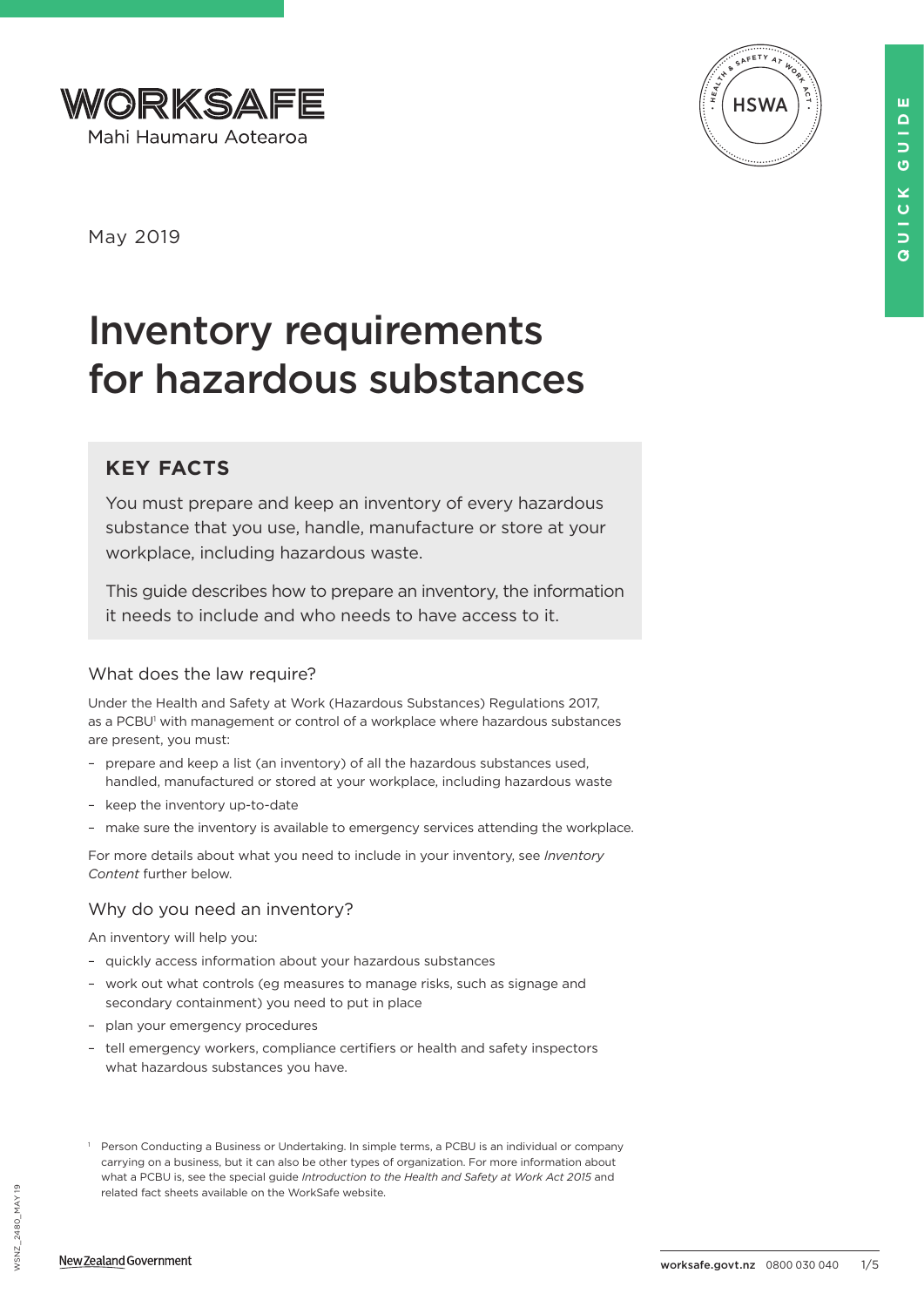## **Inventory content**

#### What must be in the inventory

For each hazardous substance used, handled, manufactured or stored at your workplace, your inventory must include:

- the product or chemical name and United Nations (UN) number (if available)
	- if there is a UN number it will be in section 14 of your safety data sheet (SDS)
	- if there is no UN number then you don't need to include one in your inventory
- the maximum amount likely to be at the workplace
- its location
- any specific storage and segregation requirements. See the following sections of your SDS for this information:
	- *Section 7: Handling and Storage*
	- *Section 10: Stability and Reactivity*. This section also has information on any incompatible materials or substances.
- an SDS (see below) or a condensed version of the key information from the SDS.

#### Safety data sheets

A current SDS (or a condensed version of its key information, for example a product safety card) must be available for all hazardous substances at your workplace, except hazardous waste. An SDS contains important information about:

- substance identification
- first aid
- storage
- cleaning up spills
- suitable personal protective equipment.

You must obtain (and the supplier must provide) an SDS for products when they are first supplied to your workplace, including if it has been five years since you last received the substance, or when a product is supplied for the first time after a significant change to its SDS.

#### Hazardous waste

The inventory must also include hazardous waste. This means waste likely to meet the classification criteria for substances with explosive, flammable, oxidising, toxic or corrosive properties in the Hazardous Substances (Classification) Notice 2017.

For hazardous waste, your inventory must include:

- an identifier describing the waste as closely as possible (ie chlorinated solvent waste)
- the maximum quantity of the waste likely to be at the workplace
- its location
- any specific storage and segregation requirements for the waste.

Hazardous waste does not require an SDS.

### Other useful information

You should also include other information in your inventory that is useful for finding which controls you need to implement. Depending on the substance, you may also need this information to enter a substance into the *Hazardous Substances Calculator* (the Calculator).2

<sup>2</sup> The Calculator can be found on the Hazardous Substances Toolbox at: [www.hazardoussubstances.govt.nz](http://www.hazardoussubstances.govt.nz)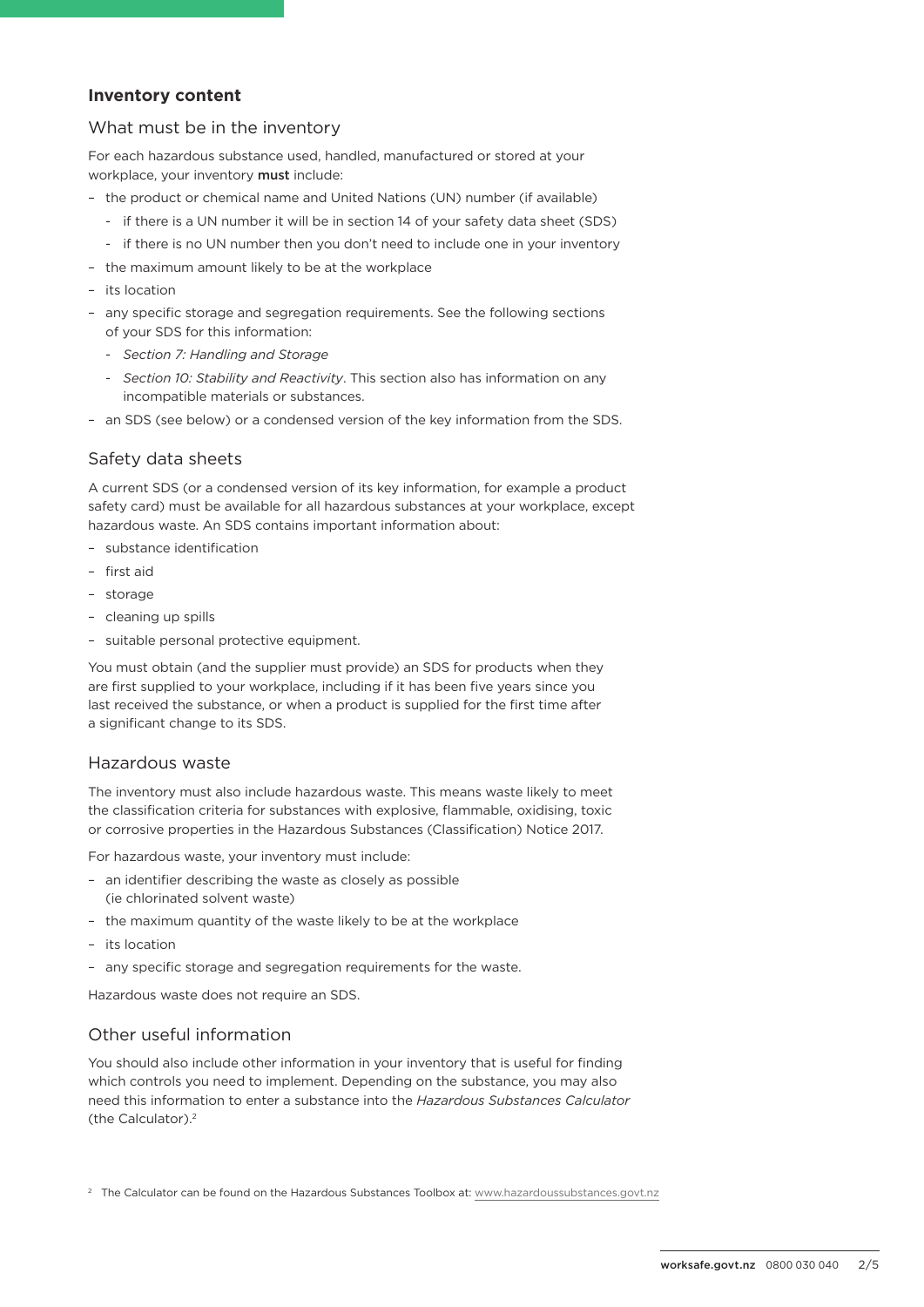Instead of the name of the substance, you can enter its approval number and/or group standard name into the Calculator. To find this information, see *Section 15: Regulatory Information* on the SDS, or visit the Environmental Protection Authority's *Approved Hazardous Substances with Controls Database*, available at: [www.epa.govt.nz](http://www.epa.govt.nz)

Other additional items included on the inventory template at the end of this guide are:

- the hazard classification
	- To find this information on your SDS, see *Section 2: Hazards Identification*.
- the UN class and packing group
- the substance state (gas, liquid or solid)
- information about flammable liquids:
	- container size
	- whether the container is open or closed.

Container size and type can affect the controls you must comply with. For example, you will need a location compliance certificate for flammable liquids if you store:

- 50 L or more in an open container
- 100 L or more in closed containers larger than 5 L
- 250 L or more in closed containers up to 5 L.

## **Preparing your inventory**

#### First steps

You will need your *Workbook* to gather information about your substances that you will input into the Calculator. The *Workbook* is available at: [www.hazardoussubstances.govt.nz](http://www.hazardoussubstances.govt.nz)

Take a look around your workplace and record all of the hazardous substances in it.

Read the SDS for each hazardous substance you identified. From the SDS, put the required information into the *Workbook*.

Complete any remaining fields in the *Workbook*.

Table 1 at the back of this guide is an example that may help you prepare your inventory.

## Using the Calculator

You can also use the Calculator to prepare your inventory.

When you open a new inventory using the Calculator, it will give you a personal identification number (PIN) that will let you access and edit the inventory online.

Keep this PIN safe, or you will lose access to your inventory. WorkSafe will not be able to reset this PIN for you. You can use the Calculator to email the PIN to yourself.

Enter all of the information about your substances requested by the Calculator.

After you have entered your substances, they will be saved as an inventory, which the Calculator can print. The Calculator will also tell you the controls that apply to your substances.

## **How to keep and use your inventory**

#### What kind of inventory should you have?

Your inventory can be a paper or an electronic document, such as a database or spreadsheet on a PC, tablet or phone. It can also be created, edited and accessed online using the Calculator. If you have an electronic inventory, make sure you have a backup (eg a printed copy, or a copy on a device like a memory stick).

This back up needs to be readily accessible to emergency service workers.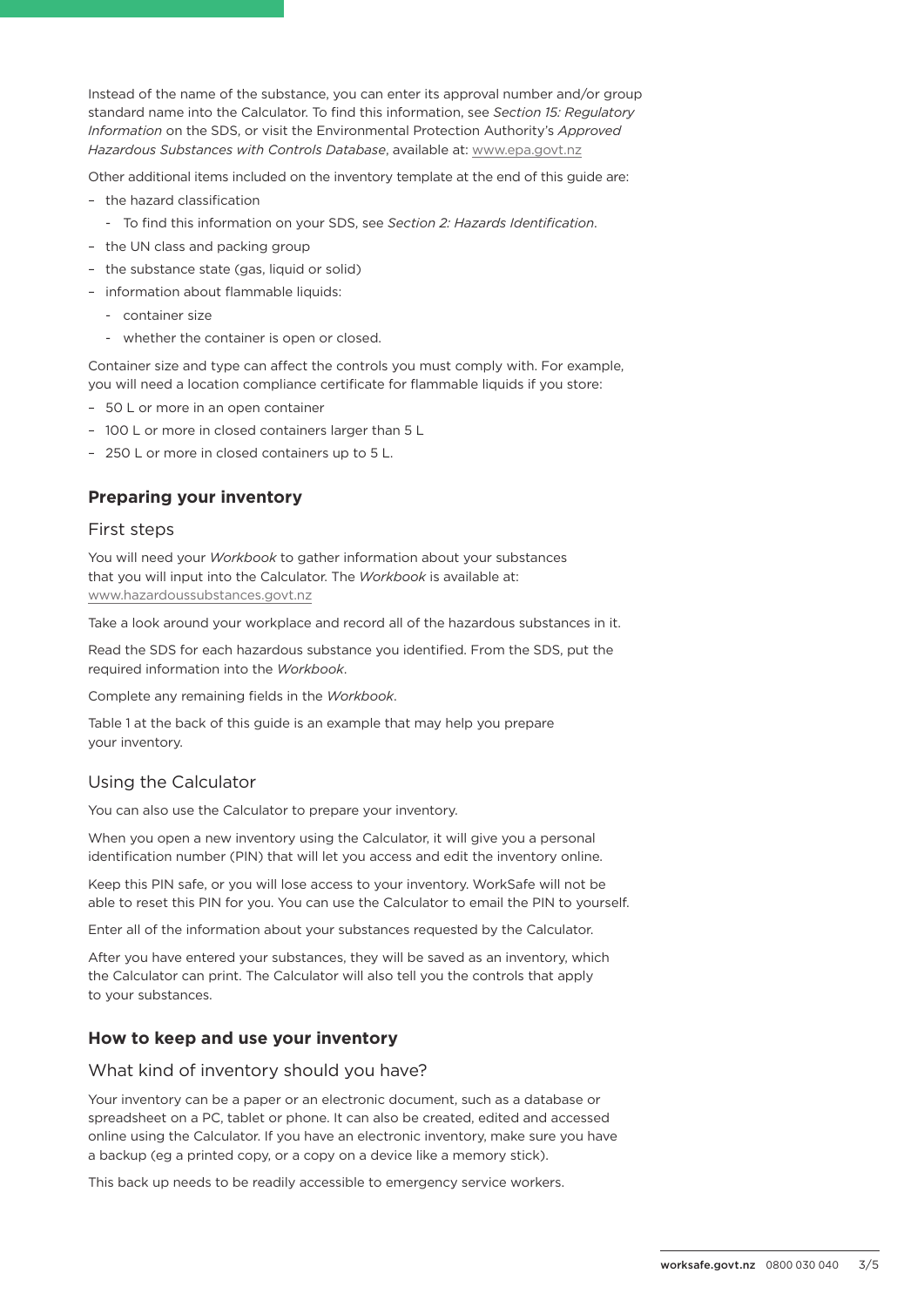## Where should you keep your inventory?

You must keep your inventory at your workplace and make it readily accessible to any emergency service worker attending the workplace during an emergency and after the workplace has been evacuated. Emergency service workers need to know what hazardous substances are at the workplace to decide how to deal with any emergencies.

Remember: It is useful to have hard copies of your inventory available on site for quick access in an emergency. You can also provide copies to your local branch of Fire and Emergency New Zealand.

## Do your workers need to access the inventory?

While your workers do not need to have access to the inventory, they must be able to access the SDS and understand the safety information they contain.

This could mean giving your workers the key safety information in another way (eg in product safety cards).

Check with your supplier if product safety cards are available for the hazardous substance.

See our *Guide to Safety Data Sheets in the Workplace* for more information.

## Keeping your inventory up-to-date

You must maintain your inventory so that it is correct and up-to-date.

You need to update your inventory whenever there is a change to the information that is kept in it, such as the substances or maximum amounts likely to be at your workplace.

You will also need to update your inventory if the information on the SDS changes (eg the recommended segregation or storage requirements) or you move substances to a different location.

When you update your inventory, you should also review and, if needed, update your control measures. For example, you may have a new substance that needs to be stored inside secondary containment.

## When don't you need to keep an inventory?

You don't need an inventory if:

- the only hazardous substances you have are consumer products in amounts similar to those used at home, for example household cleaning products sold in supermarkets
- you are a transit depot, or designated transfer zone. This is because goods in transit remain in their packaging and are subject to the Land Transport Rule: Dangerous Goods 2005.3 However, you must be able to provide a list of hazardous substances and the quantity of each substance to emergency service workers when requested

#### Inventories and laboratories

A PCBU with management or control of a laboratory where hazardous substances are used in research and development, teaching or analytical testing must keep an inventory of all hazardous substances present in the laboratory as part of the laboratory's emergency response plan.

<sup>3</sup> [www.nzta.govt.nz/resources/rules/dangerous-goods-2005-index](http://www.nzta.govt.nz/resources/rules/dangerous-goods-2005-index)